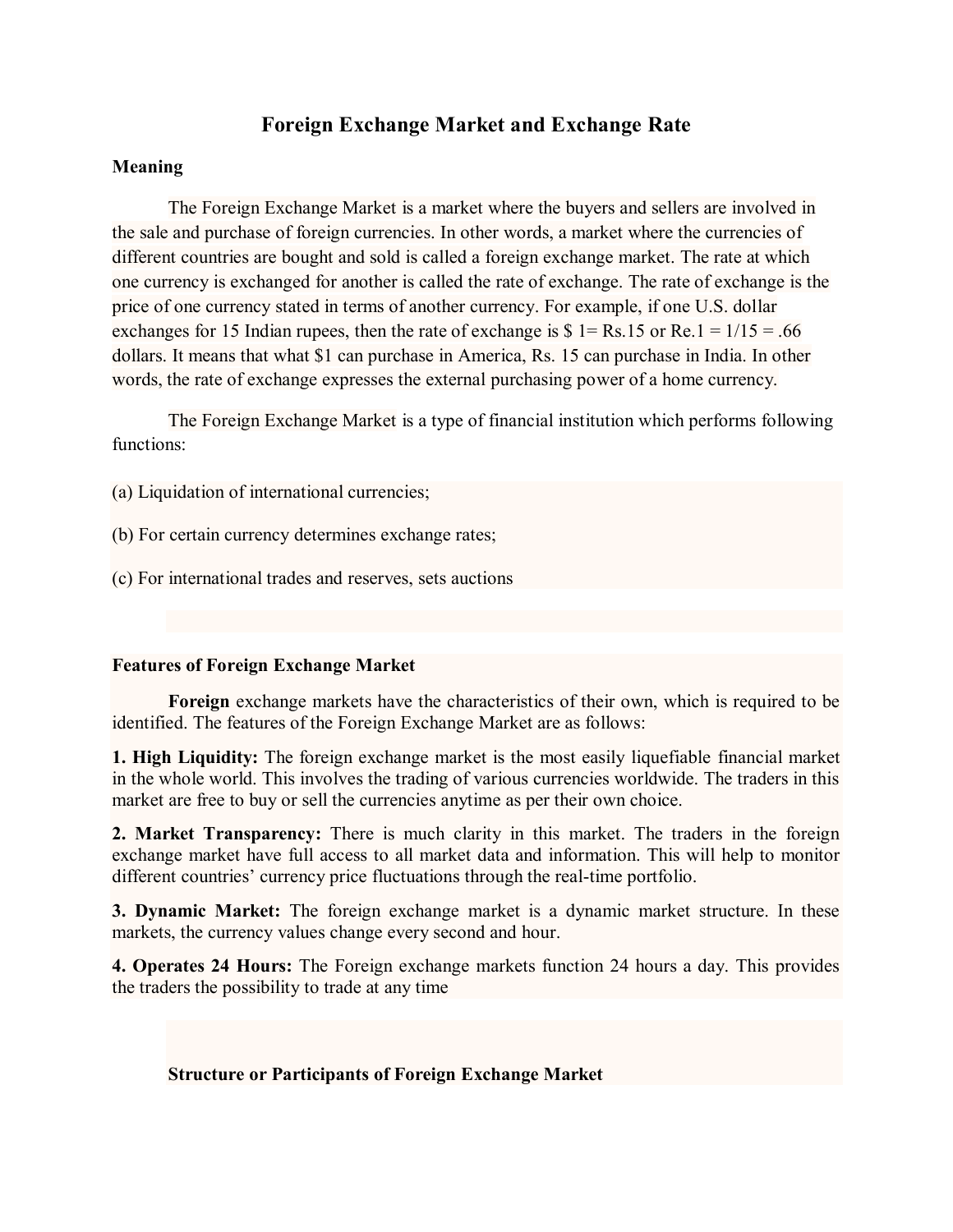The structure or Participants of the foreign exchange market constitutes central banks, commercial banks, brokers, exporters and importers, immigrants, investors, tourists. These are the main players of the foreign market, their position and place are shown in the figure below:



As shown in the above figure,

1) At the bottom of a pyramid are the actual buyers and sellers of the foreign currenciesexporters, importers, tourist, investors, and immigrants. They are actual users of the currencies and approach commercial banks to buy it.

2) The commercial banks are the second most important organ of the foreign exchange market. They function as clearing houses, thereby helping in wiping out the difference between the demand for and the supply of currencies. These banks buy the currencies from the brokers and sell it to the buyers.

3) The third layer of a pyramid constitutes the foreign exchange brokers. These brokers function as a link between the central bank and the commercial banks and also between the actual buyers and commercial banks. They are the major source of market information. These are the persons who do not themselves buy the foreign currency, but rather strike a deal between the buyer and the seller on a commission basis.

4) The central bank of any country is the apex body in the organization of the exchange market. They work as the lender of the last resort and the custodian of foreign exchange of the country. The central bank has the power to regulate and control the foreign exchange market so as to assure that it works in the orderly fashion. One of the major functions of the central bank is to prevent the aggressive fluctuations in the foreign exchange market, if necessary, by direct intervention.

### **Functions of Foreign Exchange Market**

The various functions of the Foreign Exchange Market are as follows:

**1) Transfer Function:** The basic and the most obvious function of the foreign exchange market is to transfer the funds or the foreign currencies from one country to another for settling their payments. The market basically converts one's currency to another.